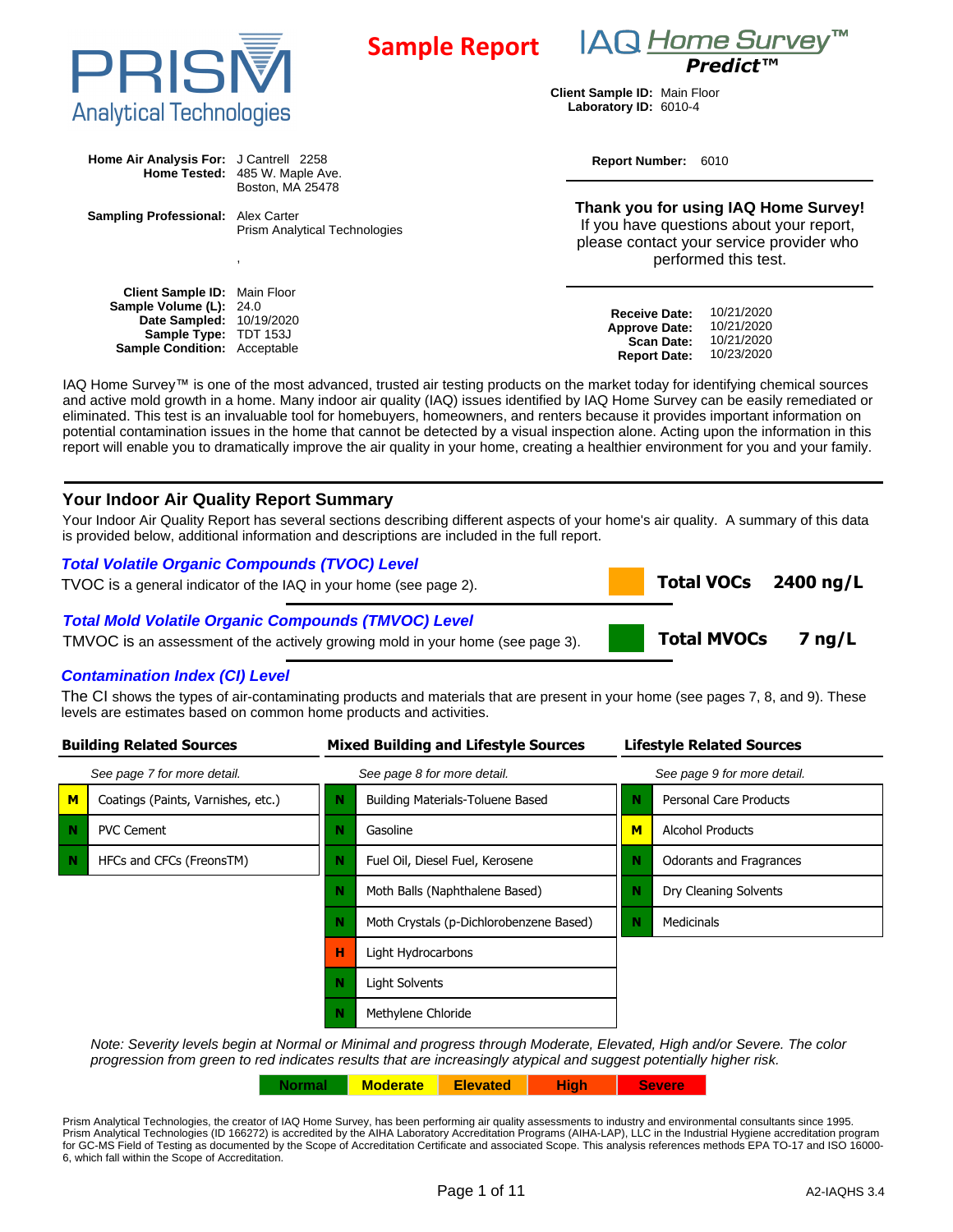

**Sample Report**



**Client Sample ID:** Main Floor **Laboratory ID:** 6010-4

# **Total Volatile Organic Compounds (TVOC)**

# **Your TVOC Level is: 2400 ng/L**

IAQ needs improvement; effect on occupants is possible; reduce potential sources and increase ventilation.

#### **Your Indoor Air Quality Level (Highlighted)** Normal Moderate **Elevated** Severe  $<$  500 ng/L 500 - 1500 ng/L  $\frac{1500 - 3000 \text{ ng/L}}{1500 - 3000 \text{ ng/L}}$  > 3000 ng/L **All IAQ Survey TVOC Air Quality Indicator** 35 Normal Moderate Elevated **Severe** Percentage of Samples 30 **The average TVOC is 1900 ng/L** 25 This chart represents the 20 TVOC distribution of over 45,000 samples. Over 80% 15 of these samples indicate improvements in IAQ are  $10$ **Your TVOC** necessary to achieve the  $\overline{5}$ goal of TVOC less than 500 ng/L.  $\overline{0}$  $\overline{0}$ 500 1000 1500 2000 2500 3000 4500 3500 4000 TVOC (ng/L)

The chart above shows the TVOC levels for all homes tested using IAQ Home Survey. Results for this air sample are displayed on the chart as a yellow circle. The blue curved line represents the relationship between the percentage of homes (indicated on the vertical y-axis) and the TVOC level (indicated on the horizontal x-axis). The green, yellow, orange, and red vertical bars represent divisions between Normal, Moderate, Elevated, and Severe TVOC levels. As the TVOC value increases, individuals may experience aggravated health problems, and therefore, the need to address VOC issues becomes more critical. However, reductions in VOCs can be made at any level.

The U.S. federal government has not specified a TVOC limit for indoor air. However, the U.S. Green Building Council (USGBC) has recommended 500 ng/L as the upper TVOC limit. TVOC levels below 500 ng/L indicate that the IAQ is acceptable for most individuals; however, chemically sensitive persons may require lower levels. TVOC levels between 500 and 1,500 ng/L indicate that the air quality is marginal and some effect on the occupants is possible. Levels above 1,500 ng/L indicate that your IAQ should definitely be improved. These levels are based on observed health effects and have been determined from a combination of published journal articles (1, 2, 3) and the statistical distribution of TVOC concentrations from the IAQ Home Survey methodology.

The presence of chemicals in your home can cause a wide range of problems, ranging from an unpleasant odor to physical symptoms (burning and irritation in the eyes, nose, and throat; headaches; nausea; nervous system effects; severe illness; etc.). In some cases, these conditions may make the home unlivable. Anyone with respiratory issues like asthma and allergies, as well as children, the elderly, and pregnant women are more susceptible to poor indoor air quality than healthy individuals. However, at higher TVOC levels even healthy individuals are likely to experience ill effects. The following websites can offer more information:

#### US EPA **Indoor Air Quality (IAQ)**

American Lung Association [Healthy Air at Home](http://www.lung.org/healthy-air/home/) <http://www.lung.org/healthy-air/home/> World Health Organization (WHO) [Guidelines for Indoor Air Quality](http://www.euro.who.int/en/what-we-do/health-topics/environment-and-health/air-quality/policy/indoor-air-quality) Lawrence Berkeley National Laboratory [Indoor Volatile Organic Compounds \(VOCs\) and Health](http://www.iaqscience.lbl.gov/voc-introduction.html)

The Contamination Index (CI) in the next pages of this report will help guide you through determining what types of products or materials in the home could be problematic for your IAQ, and will provide some recommendations to help reduce or eliminate them.

1 L. Molhave, Volatile Organic Compounds, Indoor Air Quality and Health, Vol. 5, International Indoor Air Quality Conference, Toronto, Canada, 1990, p. 22 ff. 2 European Collaborative Action: Indoor Air Quality and its Impact on Man (ECA-IAQ), Report No 19 Total Volatile Organic Compounds (TVOC) in Indoor Air Quality Investigations, 1997. (from L. Molhave et al., Total Volatile Organic Compound (TVOC) in Indoor Air Quality Investigation, Indoor Air 1997; 225-240.) 3 T. Salthammer, Critical evaluation of approaches in setting indoor air quality guidelines and reference values, Chemosphere 82, 2011, 1507-1517.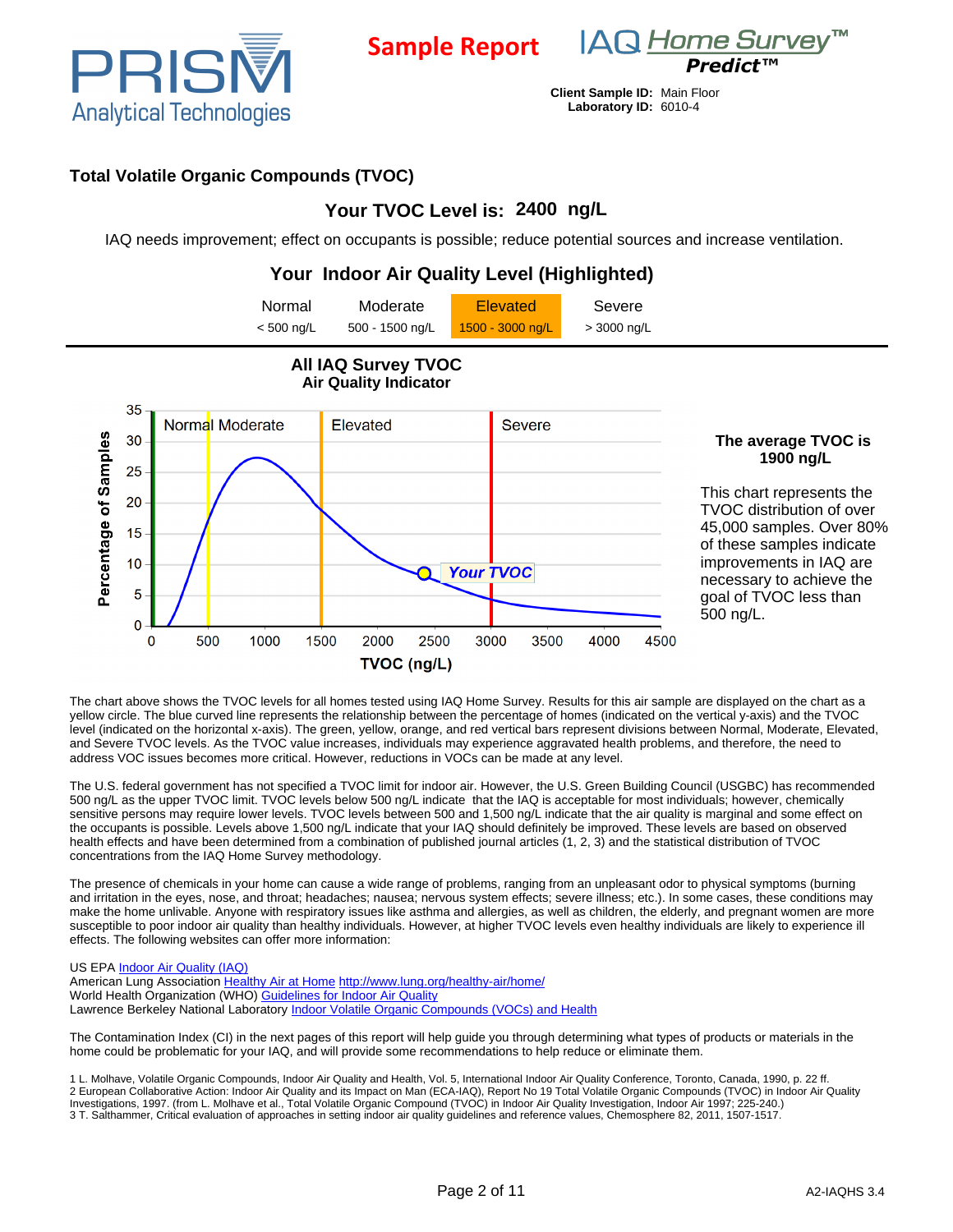

**Sample Report**



**Client Sample ID:** Main Floor **Laboratory ID:** 6010-4

# **Total Mold Volatile Organic Compounds (TMVOC)**

# **Your TMVOC Level is: 7 ng/L**

Actively growing molds may be present, but are at or below levels found in most homes and working environments.

# **Your Active Mold Level (Highlighted)**

| Minimal    | Active-     | Active-    | Active-       | Active-      |  |
|------------|-------------|------------|---------------|--------------|--|
|            | Moderate    | Elevated   | <b>High</b>   | Severe       |  |
| $< 8$ ng/L | 8 - 30 ng/L | 30-80 ng/L | 80 - 150 ng/L | $150 + nq/L$ |  |



### **The average TMVOC is 10 ng/L**

This chart represents the TMVOC distribution of over 45,000 samples. Approximately half the samples indicate that some active mold growth is occurring at the time of sample collection.

The chart above shows the TMVOC level for all homes tested using IAQ Home Survey. Results for this air sample are displayed on the chart as a yellow circle. The blue curved line represents the relationship between the percentage of homes (indicated on the vertical y-axis) and the TMVOC level (indicated on the horizontal x-axis). For example, a TMVOC of 20 ng/L is reported in ~20% of the samples. The green, yellow, orange, and red vertical bars represent divisions between Minimal, Moderate, Elevated, and High/Severe TMVOC levels.

Molds are fungi that grow in the form of multicellular filaments called hyphae that spread to form a network or colony called mycelium. There are thousands of known species of molds, although a much smaller number of mold species are commonly found in indoor environments.

Molds can affect humans and animals in their vicinity in several ways. The most commonly known aspect of molds is the spores they produce as their primary means of reproduction. Spores are released from the mature mold body and spread by air currents and on people, animals, or materials that travel from place to place. These spores can remain viable for a long time until they find a suitable environment and grow to form new colonies. In addition to spores, mycotoxins can also be released under certain situations. Mycotoxins are chemicals that are produced during certain parts of the mold life cycle and can evoke a toxic response (e.g., severe allergic reactions and respiratory irritation and exacerbation of asthma symptoms or other respiratory ailments) in humans and animals. Mycotoxins have low volatility, meaning they have relatively low concentrations in air, so contact or ingestion rather than inhalation is often the main route of exposure for these chemicals.

Finally, mold VOCs (MVOCs) are produced during the metabolic or digestive processes of molds and therefore can be used as an indicator of actively growing mold. When mold is in an inactive or dormant state it does not produce many MVOCs and so cannot be used as an indicator of inactive mold. There are a number of factors that can affect the production and movement of MVOCs, including but not limited to the genus/ species, ventilation rates, temperature, humidity, growth surfaces, and competition from other molds. These factors make determination of the genus/species of mold very difficult so the presence of MVOCs indicates active mold growth but not the genus/species of the mold.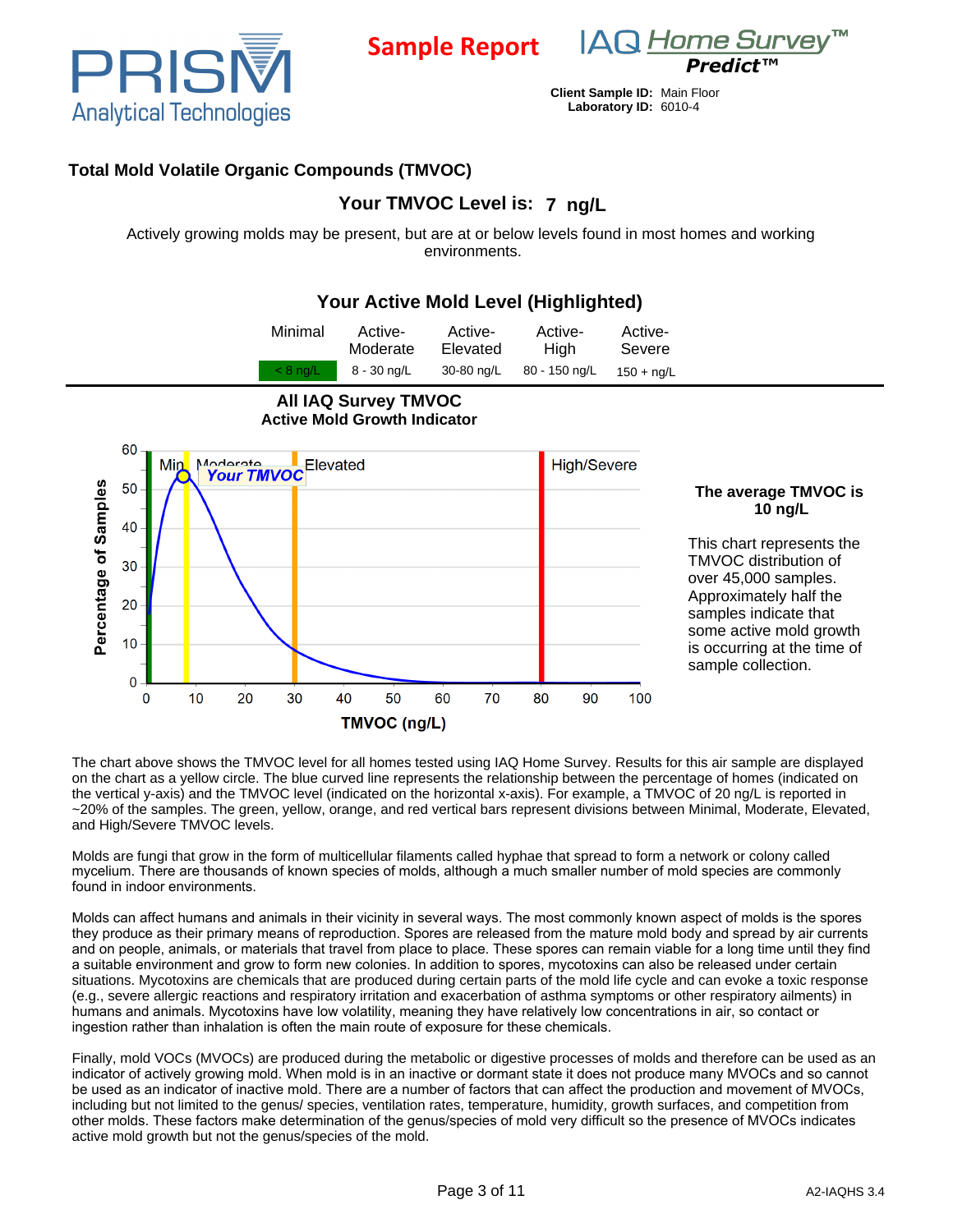

IAQ Home Survey™ *Predict™*

# **Total Mold Volatile Organic Compounds (TMVOC)**

Mold can grow anywhere that satisfies four primary conditions.

- Presence of mold spores spores are everywhere and it is very difficult if not impossible to remove them completely.
- 2. Appropriate growth surface or nutrient source molds are adaptable and can grow on almost any surface; many molds especially like cellulose-based materials (e.g., wood, drywall, insulation, cardboard, paper, carpet, etc.).

**Sample Report**

- 3. Appropriate temperature although many molds grow best in warmer temperatures, given enough time mold can grow at almost any temperature condition.
- 4. Water this is the most significant and most important criteria since the other conditions are too commonly available to be controlled. The consensus of most organizations with a perspective on air quality (e.g., WHO, EPA, AIHA, ASHRAE, etc.)<sup>®</sup> is that controlling moisture and dampness is the only way to consistently control or limit mold growth.

#### **Mold Sources**

Since there are so many possible locations that mold can grow, it can be difficult to locate without visual indicators. However, there are some potential locations where molds are often found, as listed here.

- Air conditioning units or drain lines
- Near plumbing leaks
- Near roof or wall leaks
- Basement water intrusion from surrounding soil
- Any consistently humid area
- Near condensation around windows or any other condensation locations like exterior walls (typically where there is a temperature gradient that allows water to condense)
- Freezer/refrigerator door seals, especially in summer
- Freezer/refrigerator drain line and drip pan (if present)
- · Indoor plants
- Empty beverage containers and glasses, especially if left for trash or recycling without being rinsed out
- Wastebaskets and trash cans containing discarded food or wet items
- Sump pumps, especially when the pump does not cycle often
- Stand pipes and traps
- Books, magazines, and newspapers if they have gotten wet or sit for a long time
- · Outside mold, especially if the air intake is near the ground and landscaping near the home uses wood chips or mulch

Typically, if there is no plumbing leak, condensation, or water intrusion into the home, there will not be a mold problem. If active mold growth is indicated, the first step in fixing the problem is to find and repair the water intrusion or moisture build up.

Some new or extensively renovated homes can have high MVOC results. Additional dampness is often introduced into a new home during the construction process (e.g., newly installed cement) and can lead to optimal mold growth conditions. Also, some building materials may have mold growth on them when they are installed due to exposure to water before installation. It is strongly recommended that new homes or those with extensive renovation undergo a drying process to eliminate or reduce the potential for mold growth.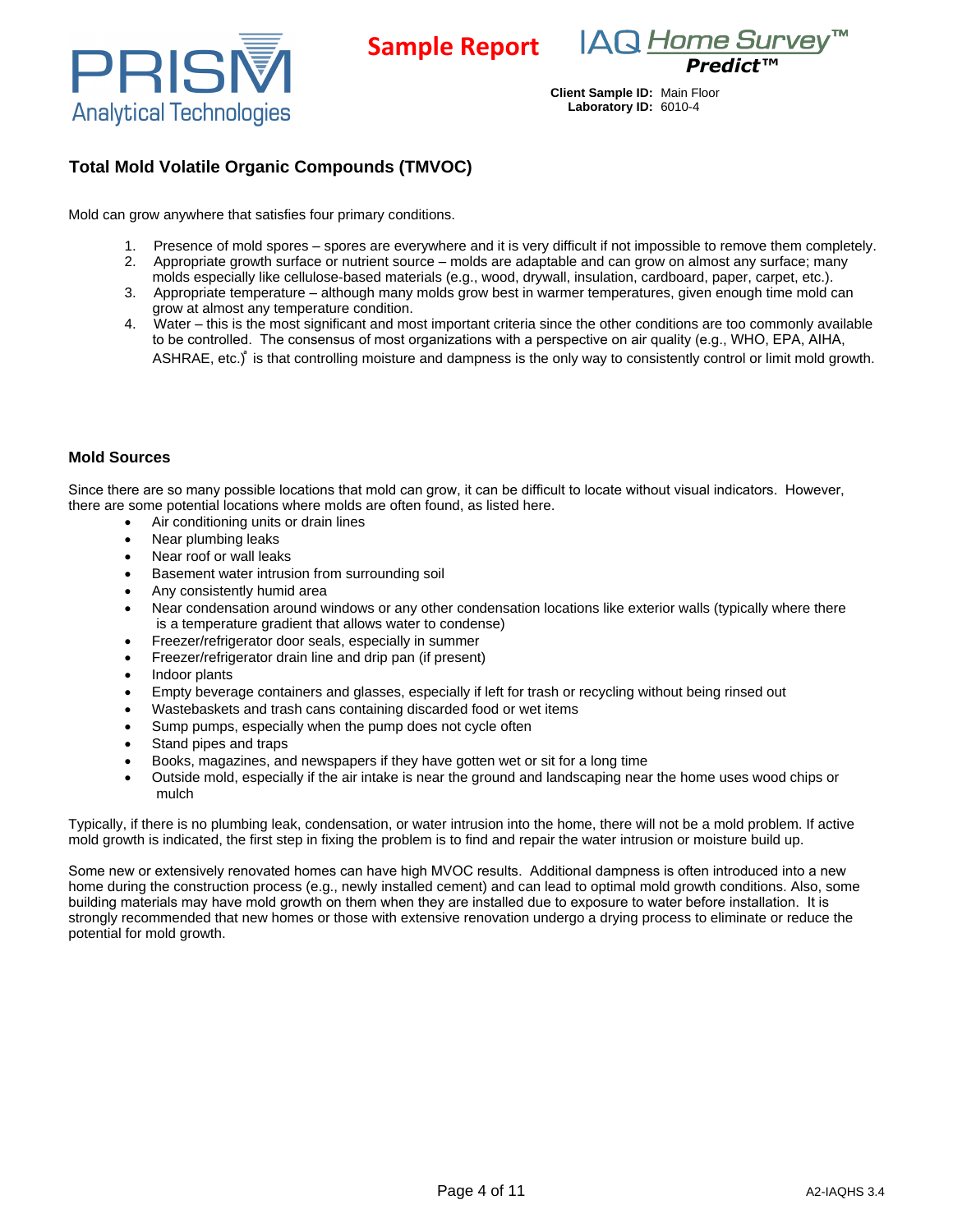

**Sample Report**

*Predict™*

**Client Sample ID:** Main Floor **Laboratory ID:** 6010-4

# **Total Mold Volatile Organic Compounds (TMVOC)**

#### **MVOC Interpretation**

As described above, the TMVOC value is an assessment of the quantity of actively growing mold in your home. Like TVOC, no government unit or organization has specified limits for TMVOC. The levels below describe the effects individuals exposed to these TMVOC values may experience. These levels are qualitative estimates of possible effects experienced by healthy individuals. Sensitive individuals or those with chronic or respiratory issues may experience effects at much lower levels. Mold may be visible on a surface but in an inactive state resulting in little or no production of MVOCs. Regardless of the TMVOC result if mold is visible it should be removed since molds may still produce spores or mycotoxins in an inactive state and new exposure to water or moisture can initiate new mold growth. Since MVOCs are VOCs, they can be affected by the same environmental conditions that affect other VOCs. Primarily lower temperature and higher air flow or ventilation will reduce MVOC concentrations. Any water or moisture issues should be addressed quickly to limit the potential for mold growth.

These levels were determined empirically through interaction with air quality professionals regarding the reported health effects experienced by individuals exposed to actively growing mold.

| <b>TMVOC</b><br>(ng/L) | Level              | <b>Description</b>                                                                                                                                                                  |
|------------------------|--------------------|-------------------------------------------------------------------------------------------------------------------------------------------------------------------------------------|
| < 8                    | Minimal or Ambient | Actively growing molds may be present, but are at or below levels found in most<br>homes (i.e., these levels could be considered ambient or background).                            |
| $8 - 30$               | Active - Moderate  | Actively growing molds are present, but are at levels which typically only affect<br>people sensitive to molds. Investigate possible water or moisture sources. See Mold<br>Sources |
| $30 - 80$              | Active - Elevated  | Significant levels of actively growing molds are present; reactions or symptoms are<br>probable. See Mold Sources                                                                   |
| 80-150                 | Active - High      | High levels of actively growing molds are present; high probability that all occupants<br>will be affected; take immediate action to locate and remove mold. See Mold Sources       |
| >150                   | Active - Severe    | Excessive levels of actively growing molds are present; all occupants will be<br>affected; take immediate action to locate and remove mold. See Mold Sources                        |

#### **Additional Information about Mold**

<sup>38</sup> World Health Organization (WHO): [WHO Guidelines for Indoor Air Quality](http://www.euro.who.int/__data/assets/pdf_file/0017/43325/E92645.pdf) [–](http://www.euro.who.int/__data/assets/pdf_file/0017/43325/E92645.pdf) [Dampness and Mold](http://www.euro.who.int/__data/assets/pdf_file/0017/43325/E92645.pdf)

US Environmental Protection Agency (EPA): [Molds and Moisture](http://www.epa.gov/mold/) [A Brief Guide to Mold, Moisture, and your Home](http://www.epa.gov/mold/moldguide.html)

American Industrial Hygiene Association (AIHA) [Position Statement on Mold and Dampness](http://www.aiha.org/government-affairs/PositionStatements/P-Mold-03-26-13.pdf) 

American Society of Heating, Refrigerating, and Air Conditioning Engineers (ASHRAE): [Limiting Indoor Mold and Dampness in Buildings](https://www.ashrae.org/about-ashrae/position-documents)

(Position Documents; click on Limiting Indoor Mold and Dampness in Buildings)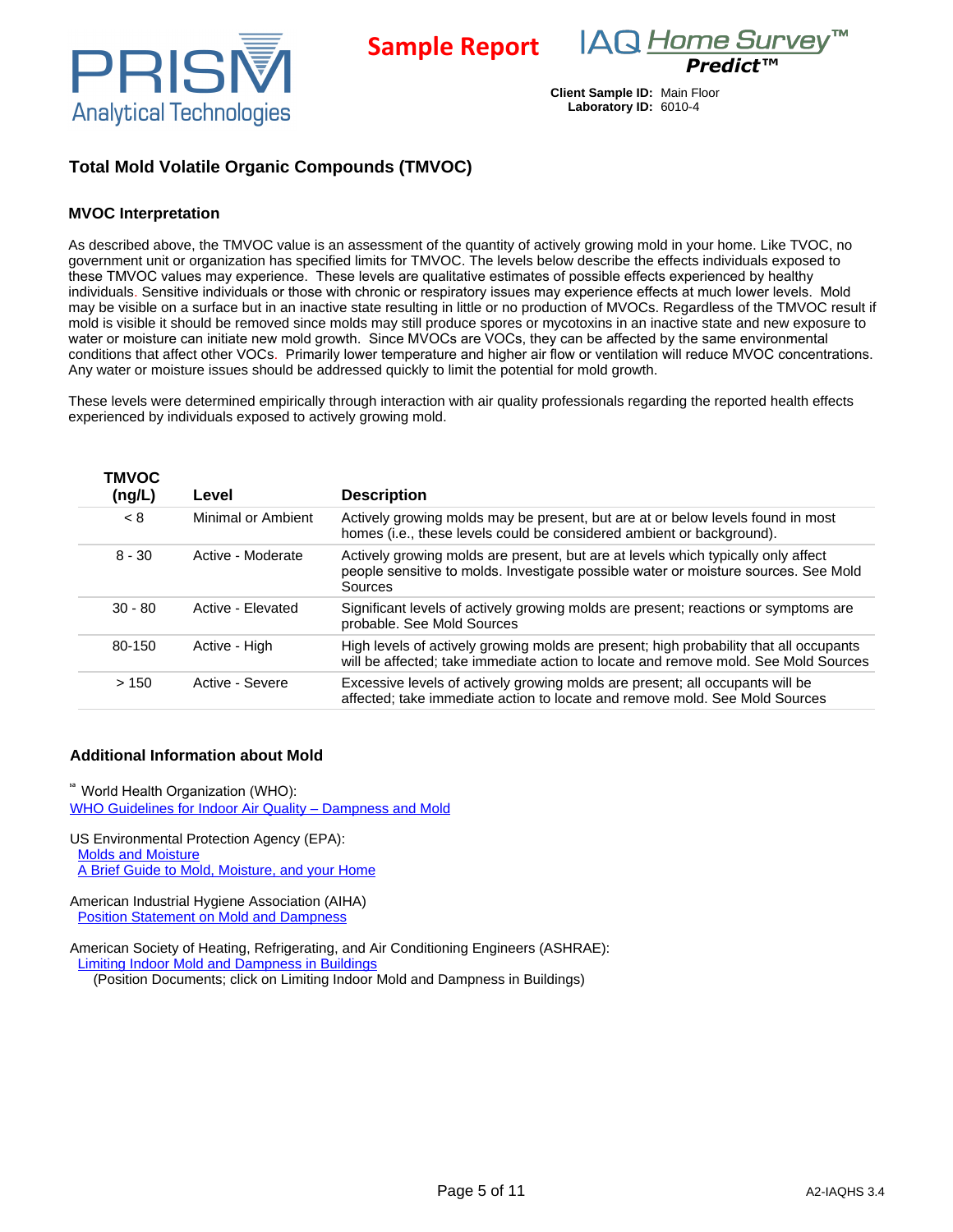





## **Contamination Index™**

The Contamination Index™ (CI) shows the types of air-contaminating products and materials that are present in your home. Each CI category shows the approximate contribution of that category to the TVOC level, indicates how your home compares to thousands of other homes, and provides some suggestions for where these products and materials might be found. The CI is divided into three main source groups: Building-Related Sources, Mixed Building and Lifestyle Sources, and Lifestyle Sources.

1. Building-Related Sources are those that are typically part of the structure of the home and may be more difficult to reduce in the short term. Recent construction or renovation often increases the CI categories in this group to the Elevated, High, or Severe levels. VOCs from these activities often decrease substantially in the month following use/application of these products, especially if the area is flushed with air to dissipate the VOCs off gassed from the new products or materials.

2. Mixed Building and Lifestyle Sources are those that could belong to either category and investigation on your part may be necessary to determine which source is more likely. Recent construction or renovation can often contribute to other source categories in addition to Building-Related Sources.

3. Lifestyle Sources are those that the occupants of the home bring into the home and can usually be readily identified and remediated. Recent construction or renovation can often contribute to other source categories in addition to Building-Related Sources.

It is possible for a category listed in one source group to belong to another source group. For example, the 'Coatings' category is in the Building source group because the largest contribution is typically the paint on the walls, but cans of paint stored in a basement or garage could be considered part of the Lifestyle sources group. Always consider all possible sources for a particular CI category.

The CI classifications begin at Normal and progress through Moderate, Elevated, High and Severe. These severity classifications are determined using a combination of statistical data gathered from thousands of samples and health information specific to each CI category.

Since there are potentially many sources of VOCs, homes can often be re-contaminated even after sources have been removed because new products are constantly being brought into the home. Home occupants and homebuyers should take note of this fact, and view IAQ as a continuous improvement process.

The chart below depicts the distribution of the Contamination Index source groups. These source groups are estimates and may not indicate all of the VOCs in your air sample.



### **Contamination Index Source Groups**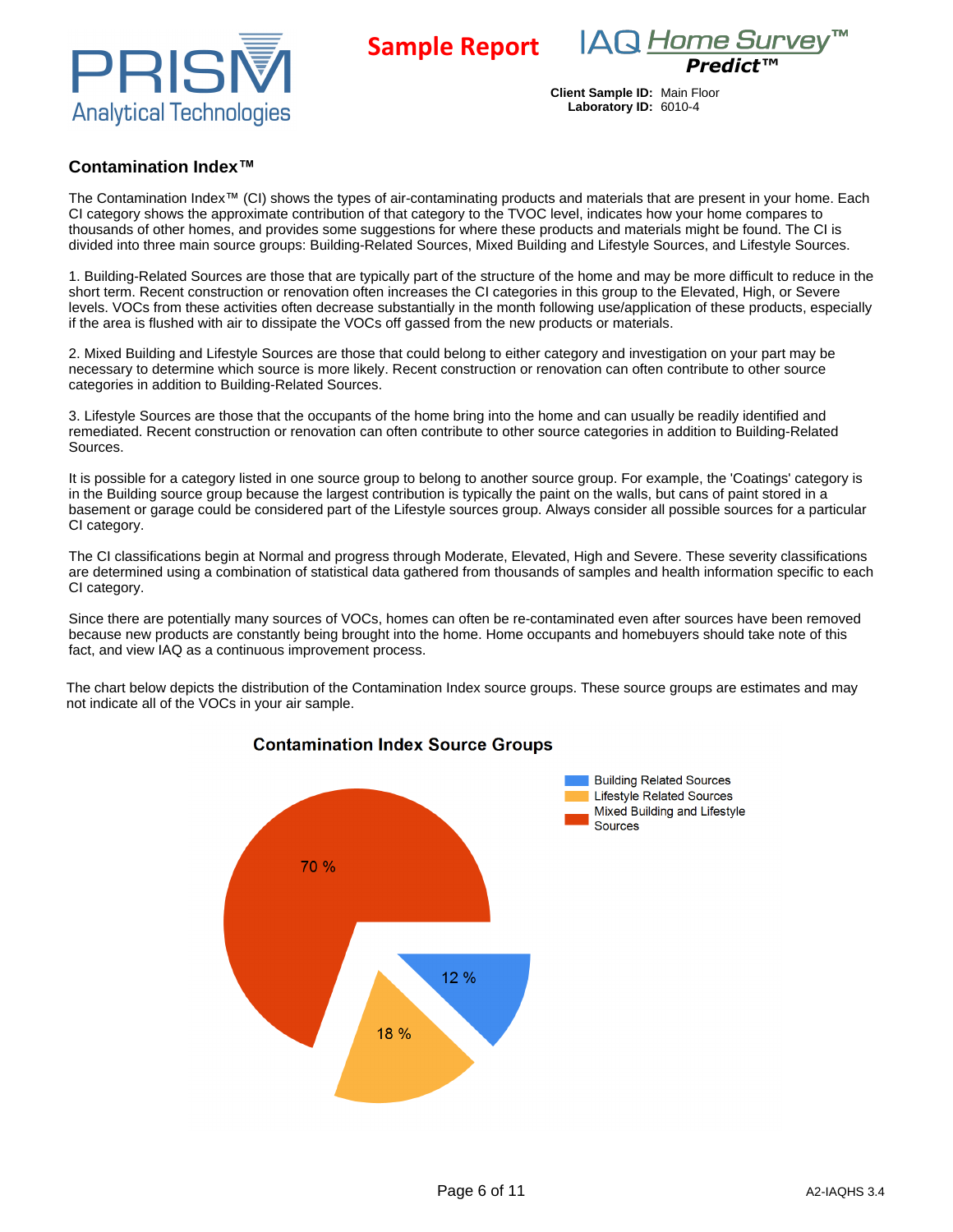



### **Contamination Index™ Building Sources**

Use the Contamination Index (CI) below to help you find products in your home that may be affecting your indoor air quality. Removing or reducing these products will improve your air quality. The concentrations reported here are approximate and may not add up to the TVOC value on page 2 of this report. These categories are typically part of the structure of the home and may be more difficult to reduce in the short term. Recent construction or renovation will often cause these categories to be elevated. The CI classifications begin at Normal and progress through Moderate, Elevated, High and Severe. These severity classifications are determined using a combination of statistical data gathered from thousands of samples and health information specific to each CI category. Levels indicated as Elevated, High, or Severe should be immediately addressed, and those listed as Moderate are areas that can be improved over time.

**Sample Report**

| <b>Contamination Index Category</b> | <b>Estimated</b><br><b>VOC Level</b><br>(ng/L) | <b>Severity</b> | <b>Description and Suggestions for VOC Reduction</b>                                                                                                                                                                                                                                                                                                                                                                                                                                                                                                                                                                                                                                                                |
|-------------------------------------|------------------------------------------------|-----------------|---------------------------------------------------------------------------------------------------------------------------------------------------------------------------------------------------------------------------------------------------------------------------------------------------------------------------------------------------------------------------------------------------------------------------------------------------------------------------------------------------------------------------------------------------------------------------------------------------------------------------------------------------------------------------------------------------------------------|
| Coatings (Paints, Varnishes, etc.)  | 270                                            | <b>Moderate</b> | Includes interior and exterior paints (including low- or no-VOC<br>paints), varnishes, lacquers, some sealants, and other products that<br>can be classified as a coating over a surface. Typically, VOCs from<br>these products are in the 10 to 14 carbon size range and can linger<br>for several months, sometimes longer. Ventilate as much as possible<br>during and after application of these products and dispose of opened<br>but unused products and related supplies if possible or store in areas<br>that will minimize off gassing. There is some overlap between<br>chemical compounds associated with 'Coatings (Paints, Varnishes,<br>etc.)' and those found in 'Fuel Oil, Diesel Fuel, Kerosene.' |
| <b>PVC Cement</b>                   | 0                                              | <b>Normal</b>   | PVC cement is used to join pieces of PVC pipe together, usually for<br>plumbing.                                                                                                                                                                                                                                                                                                                                                                                                                                                                                                                                                                                                                                    |
| <b>HFCs and CFCs (FreonsTM)</b>     | 3                                              | <b>Normal</b>   | Most often used as refrigerants for air conditioners and<br>refrigerator/freezers and propellants for blown-in insulation, cushions,<br>aerosol cans, etc. Many of these chemical compounds are being<br>phased out because of the Montreal Protocol.                                                                                                                                                                                                                                                                                                                                                                                                                                                               |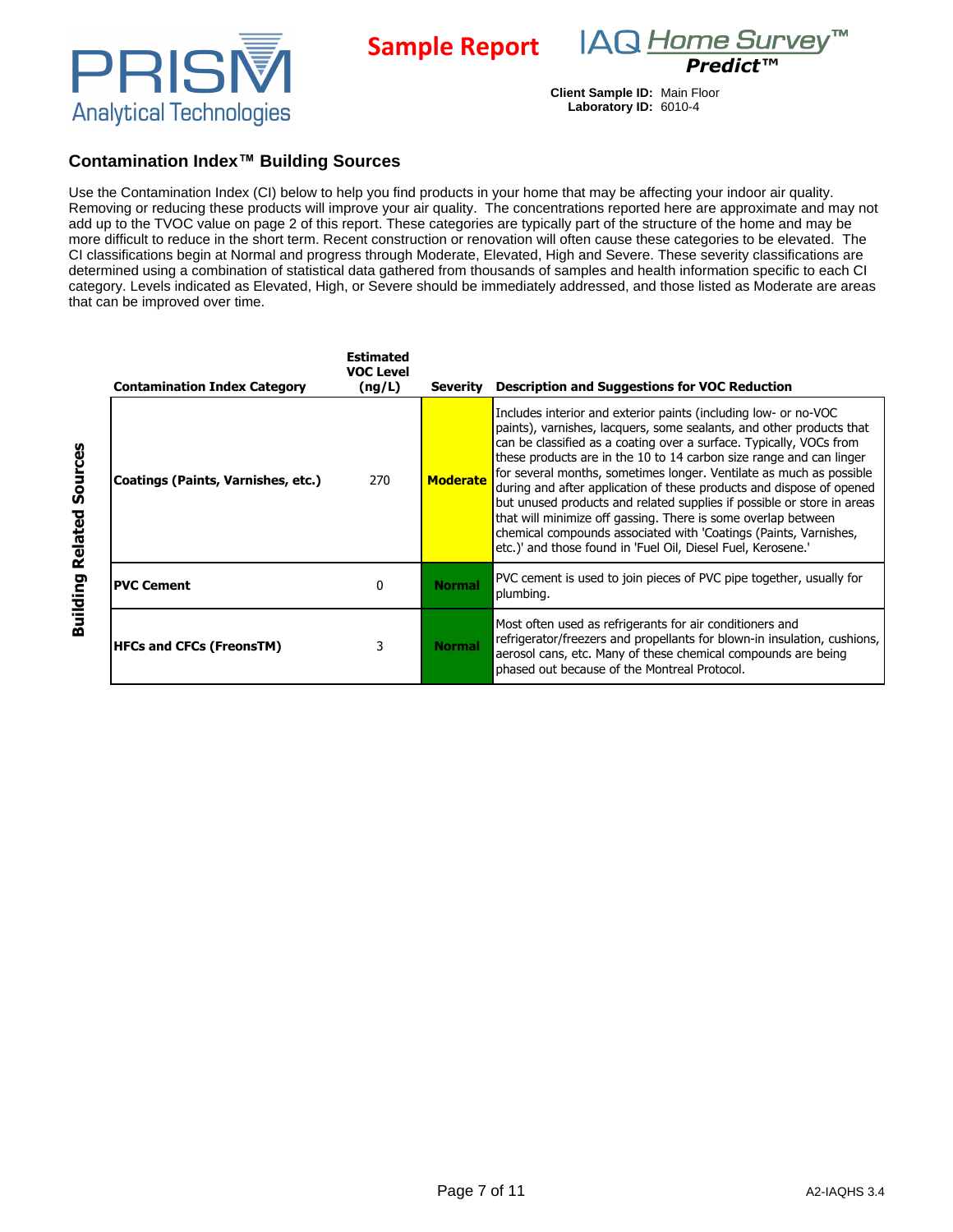

IAQ Home Survey<sup>™</sup> *Predict™*

## **Contamination Index™ Mixed Building and Lifestyle Sources**

Use the Contamination Index (CI) below to help you find products in your home that may be affecting your indoor air quality. Removing or reducing these products will improve your air quality. The concentrations reported here are approximate and may not add up to the TVOC value on page 2 of this report. These categories could belong to either the Building or Lifestyle groups so additional investigation may be necessary to determine which source is more likely. The CI classifications begin at Normal and progress through Moderate, Elevated, High and Severe. These severity classifications are determined using a combination of statistical data gathered from thousands of samples and health information specific to each CI category. Levels indicated as Elevated, High, or Severe should be immediately addressed, and those listed as Moderate are areas that can be improved over time.

**Sample Report**

| <b>Contamination Index Category</b>                       | <b>Estimated</b><br><b>VOC Level</b><br>(ng/L) | Severity                                                                                                                                                                                                                                                                                                                                                                                                                 | <b>Description and Suggestions for VOC Reduction</b>                                                                                                                                                                                                                                                                                                                                                                                                                                                                       |
|-----------------------------------------------------------|------------------------------------------------|--------------------------------------------------------------------------------------------------------------------------------------------------------------------------------------------------------------------------------------------------------------------------------------------------------------------------------------------------------------------------------------------------------------------------|----------------------------------------------------------------------------------------------------------------------------------------------------------------------------------------------------------------------------------------------------------------------------------------------------------------------------------------------------------------------------------------------------------------------------------------------------------------------------------------------------------------------------|
| <b>Building Materials-Toluene Based</b>                   | $\mathbf{0}$                                   | <b>Normal</b>                                                                                                                                                                                                                                                                                                                                                                                                            | Adhesives and glues used in construction and maintenance, arts and<br>crafts; adhesive removers; contact cement; sealants; coatings (paint,<br>polyurethane, lacquer, thinner); automotive products, including parts<br>cleaners. Additional sources include gasoline and other fuels.                                                                                                                                                                                                                                     |
| Gasoline                                                  | 17                                             | <b>Normal</b>                                                                                                                                                                                                                                                                                                                                                                                                            | VOCs from gasoline are typically a result of off-gassing from gas<br>containers and gas-powered equipment such as lawnmowers, snow<br>blowers, mini-bikes, etc. that are stored in attached garages or<br>basements. Does not include exhaust emissions. These items should<br>be stored externally to the home. Additionally, gasoline VOCs can<br>linger on clothing after refueling an automobile at a gas station.<br>Gasoline includes chemical compounds that are also included in the<br>'Light Solvents' category. |
| Fuel Oil, Diesel Fuel, Kerosene                           | $\mathbf{0}$                                   | Often found in garages and basements. These fuels are not very<br>volatile so will not readily get into the air, but they can linger for a<br>long time and produce a strong, unpleasant odor. Does not include<br><b>Normal</b><br>exhaust emissions. There is some overlap between chemical<br>compounds associated with 'Fuel Oil, Diesel Fuel, Kerosene' and those<br>found in 'Coatings (Paints, Varnishes, etc.).' |                                                                                                                                                                                                                                                                                                                                                                                                                                                                                                                            |
| Moth Balls (Naphthalene Based)                            | 0                                              | <b>Normal</b>                                                                                                                                                                                                                                                                                                                                                                                                            | Napthalene based moth balls. May be present with p-<br>Dichlorobenzene-based moth crystals.                                                                                                                                                                                                                                                                                                                                                                                                                                |
| <b>Moth Crystals (p-Dichlorobenzene</b><br><b>Based</b> ) | $\mathbf{0}$                                   | <b>Normal</b>                                                                                                                                                                                                                                                                                                                                                                                                            | p-Dichlorobenzene based moth crystals. May be present with<br>Naphthalene-based moth balls.                                                                                                                                                                                                                                                                                                                                                                                                                                |
| <b>Light Hydrocarbons</b>                                 | 1400                                           | <b>High</b>                                                                                                                                                                                                                                                                                                                                                                                                              | Building materials; aerosol cans; fuel for cooking/camping/lighters;<br>liquefied petroleum gas (LPG); refrigerant; natural gas; propellant;<br>blowing agent. Recent renovation or construction may increase these<br>levels. Increase ventilation during and after use of these products.<br>Although these chemical compounds typically do not represent<br>significant health impacts, their presence can indicate larger<br>problems. Includes chemical compounds such as propane, butane,<br>and isobutane.          |
| <b>Light Solvents</b>                                     | 160                                            | <b>Normal</b>                                                                                                                                                                                                                                                                                                                                                                                                            | Stoddard solvent; mineral spirits; some coatings (paints, varnish,<br>enamels); wax remover; adhesives; automotive products; light oils.<br>Typically, VOCs from these products are in the 6 to 9 carbon size<br>range.                                                                                                                                                                                                                                                                                                    |
| <b>Methylene Chloride</b>                                 | 0                                              | <b>Normal</b>                                                                                                                                                                                                                                                                                                                                                                                                            | Automotive products; degreasing solvent; paint stripper; adhesive<br>remover; aerosol propellant; insecticide.                                                                                                                                                                                                                                                                                                                                                                                                             |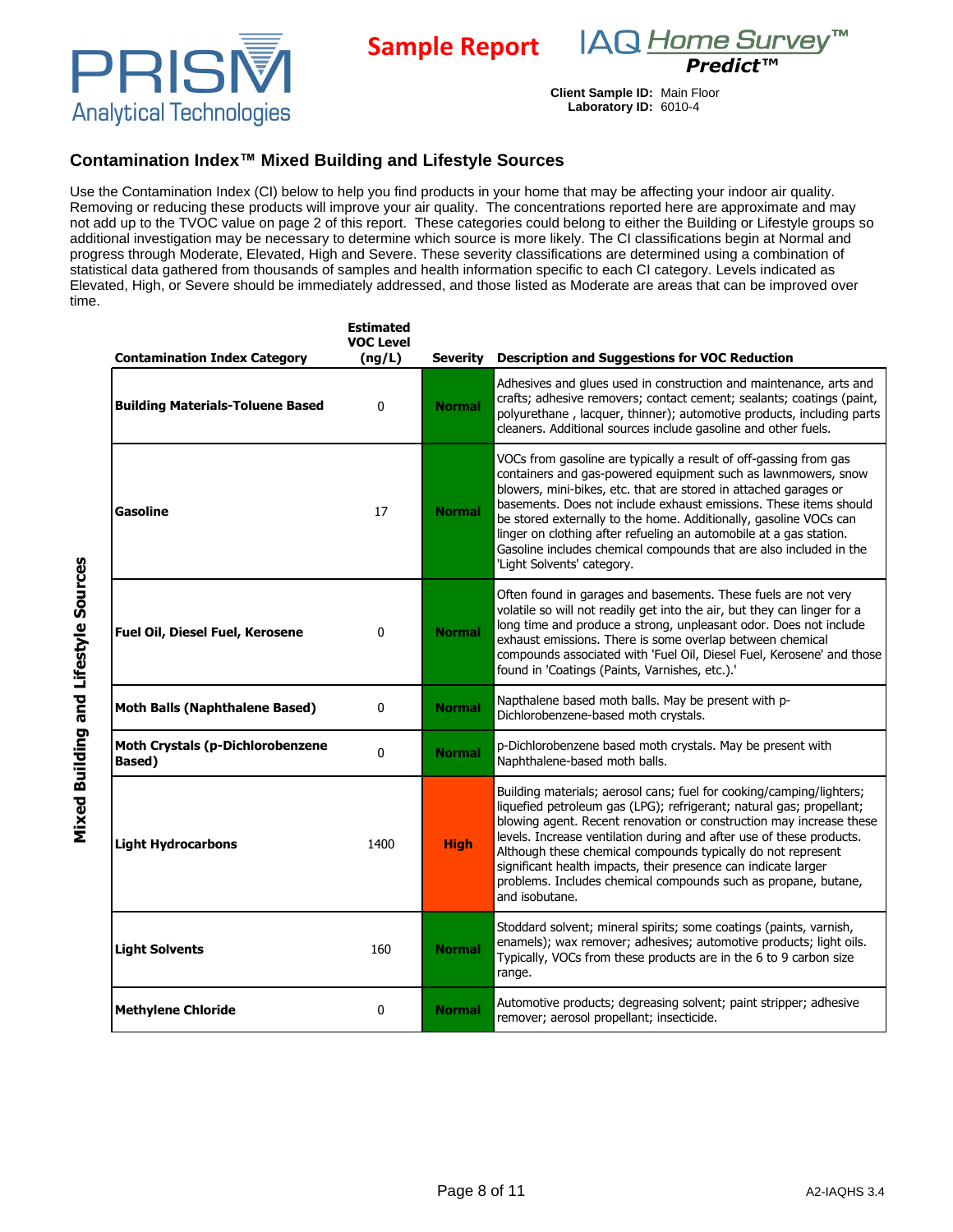



### **Contamination Index™ Lifestyle Sources**

Use the Contamination Index (CI) below to help you find products in your home that may be affecting your indoor air quality. Removing or reducing these products will improve your air quality. The concentrations reported here are approximate and may not add up to the TVOC value on page 2 of this report. These categories are typically brought into the home by the occupants and can often be readily identified and removed or contained. The CI classifications begin at Normal and progress through Moderate, Elevated, High and Severe. These severity classifications are determined using a combination of statistical data gathered from thousands of samples and health information specific to each CI category. Levels indicated as Elevated, High, or Severe should be immediately addressed, and those listed as Moderate are areas that can be improved over time.

**Sample Report**

| <b>Contamination Index Category</b> | <b>Estimated</b><br><b>VOC Level</b><br>(ng/L) | <b>Severity</b> | <b>Description and Suggestions for VOC Reduction</b>                                                                                                                                                                                                                                                                                                                                                                                        |
|-------------------------------------|------------------------------------------------|-----------------|---------------------------------------------------------------------------------------------------------------------------------------------------------------------------------------------------------------------------------------------------------------------------------------------------------------------------------------------------------------------------------------------------------------------------------------------|
| <b>Personal Care Products</b>       | 140                                            | <b>Normal</b>   | Soap, deodorant, lotions, perfumes, hair coloring supplies, nail care<br>supplies, oral hygiene products, etc. These products contain many<br>VOCs that will dissipate if use is discontinued or reduced. Consider<br>storing these products in a closed container when not in use, and<br>dispose of unused products. Also, run an exhaust fan or open a<br>window when using these products.                                              |
| <b>Alcohol Products</b>             | 190                                            | <b>Moderate</b> | Household cleaning products, antiseptic wipes, hand sanitizers, some<br>solvents, reed diffusers, consumable alcohol, and some<br>pharmaceuticals. These concentrations will be reduced by removing<br>unnecessary products or proper storage of those materials in closed<br>airtight containers. Promptly rinse empty alcoholic beverage<br>containers and place outside if possible. Consolidate cleaning products<br>to the essentials. |
| <b>Odorants and Fragrances</b>      | 70                                             | <b>Normal</b>   | VOCs in this cateogry can be found in scented candles, potpourri, air<br>fresheners, scented cleaning products, and scented personal care<br>products. Consider reducing use of scented products and store<br>unused products in a tight fitting container.                                                                                                                                                                                 |
| <b>Dry Cleaning Solvents</b>        | 0                                              | <b>Normal</b>   | Typical dry-cleaning methods employ the use of carcinogenic<br>chemicals. Dry-cleaning should be allowed to vent outside, without<br>plastics bags, before being placed inside.                                                                                                                                                                                                                                                             |
| <b>Medicinals</b>                   | 0                                              | <b>Normal</b>   | Ointments and creams, topical first aid/pain relievers.                                                                                                                                                                                                                                                                                                                                                                                     |

Lifestyle Related Sources **Lifestyle Related Sources**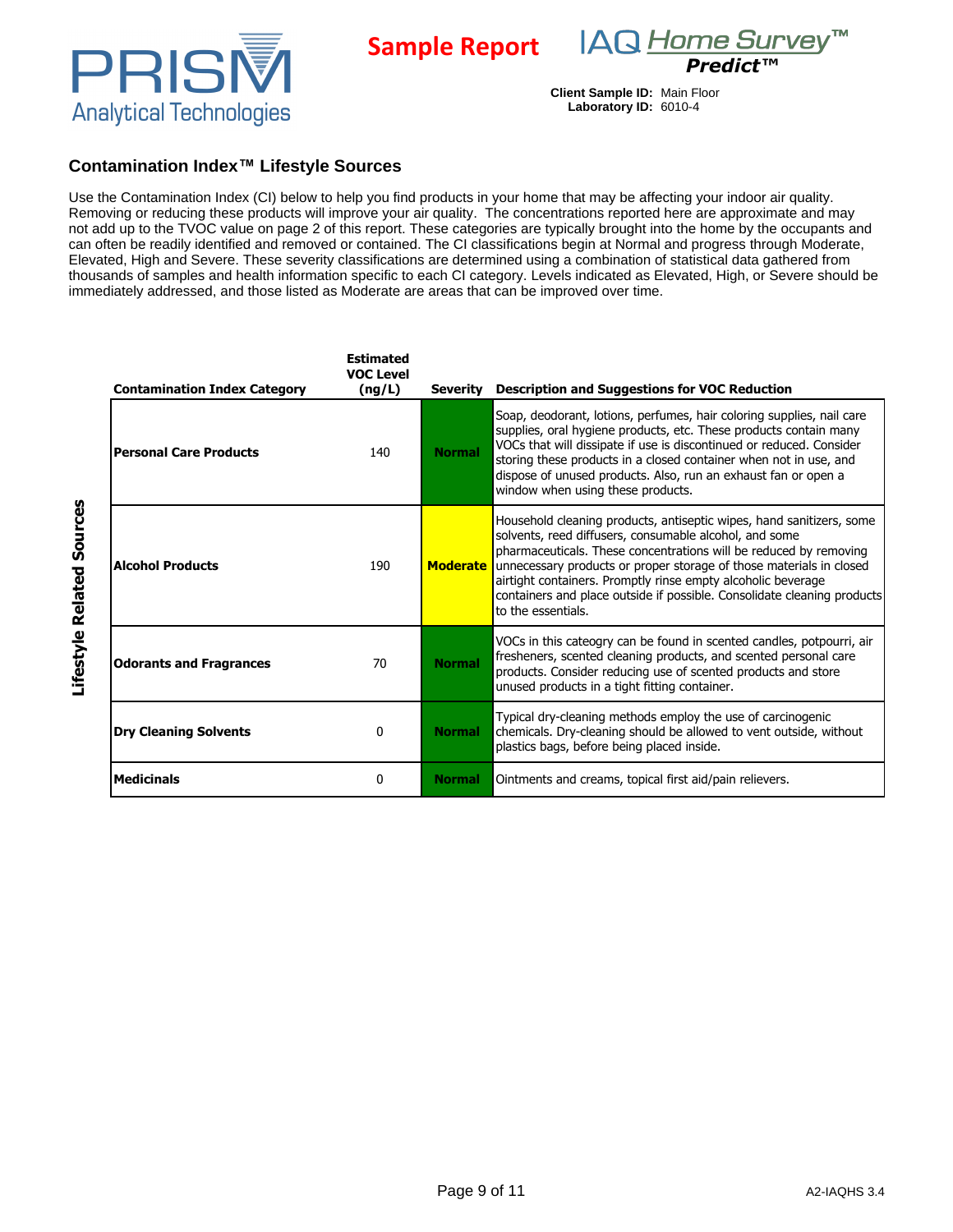

**Sample Report**

IAQ Home Survey™ *Predict™*

**Client Sample ID:** Main Floor **Laboratory ID:** 6010-4

# **Significant VOCs**

Based upon your specific home air analysis, the chemical compounds listed below are significant contributors to the TVOC level reported on page 2 of your IAQ Home Survey Report or are indicative of specific types of products or problems. Compounds from a variety of chemical classes are represented here, although only the most common or most notable are specifically listed. These chemical compounds may come from a variety of sources as shown in the Contamination Index section of this report. Many of these chemical compounds are commonly found in homes. However, locating and removing the source of the chemical compound is the most effective way to reduce the contribution of that chemical compound to the TVOC, which ultimately leads to improved IAQ. If removing the source is not possible, try to contain it in some way (e.g., placing the source in an air-tight container when not in use). In addition, most homes have inadequate ventilation so increasing the amount of outside air or filtering or purifying recirculated inside air will almost always reduce the TVOC. However, since VOCs may continue to off-gas even when the sources are stored, ventilation and air-purification methods will need to be employed continuously in order to keep the VOC levels low. The Chemical Abstracts Service (CAS) registry number after the chemical compound name in the table below is a unique identifier for that chemical compound and is often the best means to search for additional information. The two VOC levels in the table below (ng/L and ppb) are different ways of describing the same concentration, in some cases exposure limits or other information may be described using one or both of these concentration units.

| Compound       | <b>CAS</b>               | <b>Estimated</b><br><b>VOC Level</b><br>(ng/L) | <b>Estimated</b><br><b>VOC Level</b><br>(ppb) | <b>Description</b>                                                                                                                                        |
|----------------|--------------------------|------------------------------------------------|-----------------------------------------------|-----------------------------------------------------------------------------------------------------------------------------------------------------------|
| Isobutane      | 75-28-5                  | 1300                                           | 520                                           | Gasoline and fuel additive; aerosol propellant; refrigerant;<br>cooking/camping/lighter fluids                                                            |
| Ethanol        | 64-17-5                  | 190                                            | 100                                           | Cleaners, especially antiseptic wipes; personal care;<br>consumable alcohol; some solvents; renewable gasoline<br>component; pharmaceuticals              |
| Butane (C 4)   | 106-97-8                 | 75                                             | 31                                            | Aerosol propellant; cooking/camping/lighters fluids; liquefied<br>petroleum gas (LPG); refrigerant; food additive                                         |
| a-Pinene       | 80-56-8                  | 32                                             | 6                                             | Pine lumber; fragrances and essential oils; solvents; insecticides                                                                                        |
| <b>Acetone</b> | 67-64-1                  | 28                                             | 11                                            | Personal care, especially nail care; cleaners; paints and<br>coatings; strippers and thinners; PVC cleaner; caulks and<br>adhesives; wood filler; solvent |
| Propane        | 74-98-6                  | 23                                             | 13                                            | Fuel, Liquified Petroleum Gas (LPG); aerosol and spray<br>propellant                                                                                      |
| Limonene       | 138-86-3 or<br>5989-27-5 | 22                                             | 4                                             | Limonene (CAS 138-86-3) or d-Limonene (CAS 5989-27-<br>5) Fragrances; paints and coatings; cleaners; solvent;<br>preservative                             |

The notes below indicate any additional significant compounds present in this air sample or other noteworthy information.